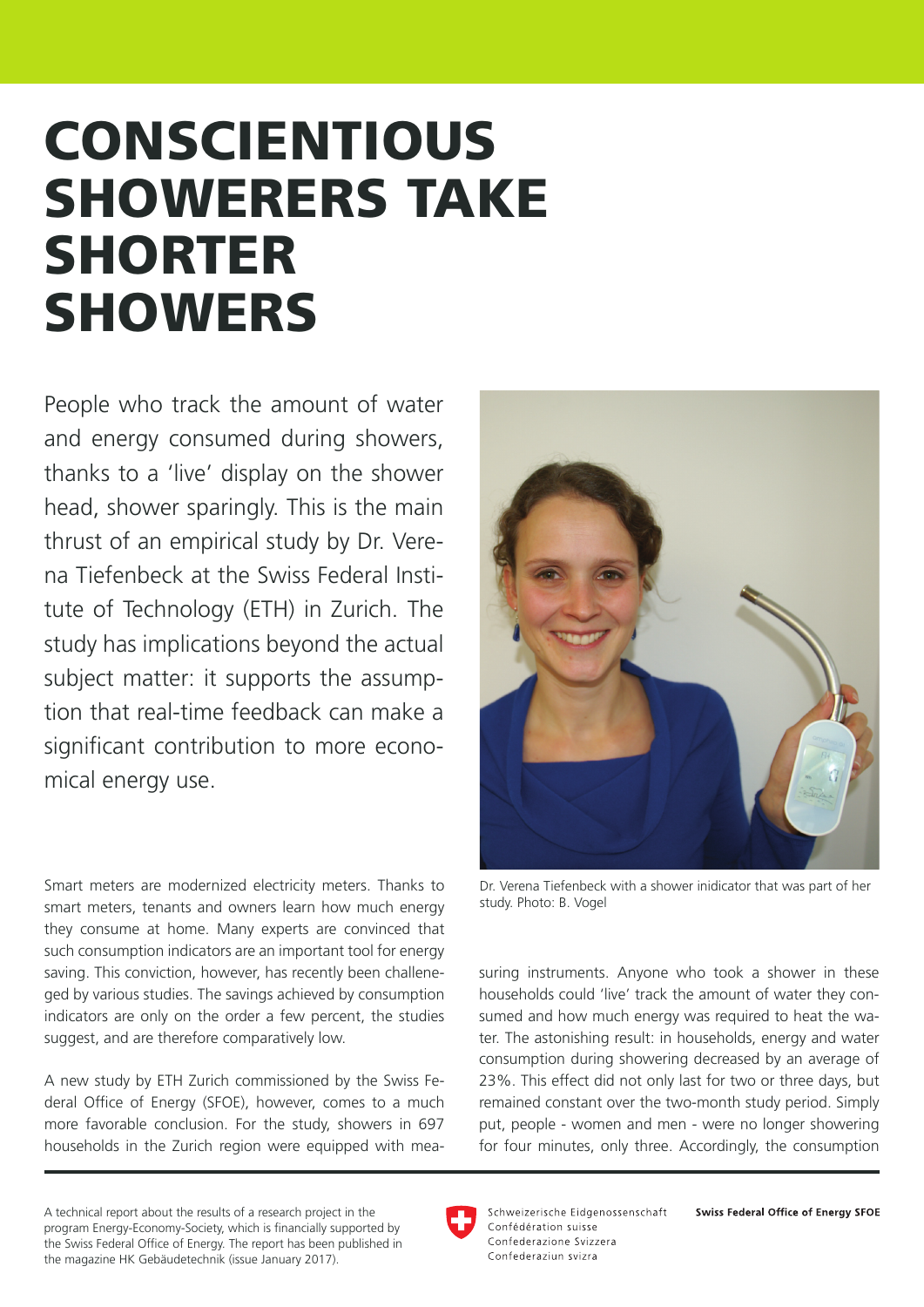of 36- to 38-degree C water decreased, namely from 45 to 35 liters. Per shower, not only was water saved, but also 0.35 kWh of energy, which would otherwise have been required to heat the water.

#### Not All Consumption Indicators are Alike

Why, however, is the energy savings from electricity meters (smart meters) only a few percent, whereas with shower indicators the savings equal almost a 25 percent? According to study author Dr. Verena Tiefenbeck: "The effects of the smart meter studies are not comparable with my investigation. This is real-time feedback that responds to the specific behavior of a person. Anyone who is in the shower and has the display in front of them can react immediately. During the process, significant behavioral changes can be achieved," she says. Smart meters in the forms used today did not achieve this goal. They show consumption in an entire home, but not for a single device. This motivates the homeowner less to affect a direct behavioral change. Smart meters also show power consumption in kWh—a unit less suitable for a laymen than an indicator showing liters used during showering and an effect visualized by a polar bear (see p. 4).



Primary result of the ETH study: The energy consumption (in kilowatt hours) during showering with a consumption indicator (red) is significantly lower than without a consumption indicator (blue). During the first ten shower sessions, the displays did not provide any information on consumption - the energy consumption of the study group hardly differs from that of the control group. A subgroup (red, dotted) received not only information about consumption, but also learned how much energy the prior person had consumed during showering. This supplementary information about prior showerers did not noticeably influence their energy consumption. Graphic: Tiefenbeck

### Energy Efficiency Classification

|   |                       |  | 0 Wh - 700 Wh         |
|---|-----------------------|--|-----------------------|
|   |                       |  | 700 Wh - 1,225 kWh    |
|   | 1,225 kWh - 1,750 kWh |  |                       |
|   | 1,750 kWh - 2,275 kWh |  |                       |
| F |                       |  | 2,275 kWh - 2,800 kWh |
|   | 2,800 kWh - 3,325 kWh |  |                       |
|   | Over 3,325 kWh        |  |                       |

If you have a maximum of two minutes in the shower and use less than 20 liters of hot water, it consumes less than 0.7 kWh of energy. This fulfills the criteria for the energy efficiency class A. Those who shower about four times as long, and thus use more than 80 liters, reach only energy efficiency class G. Table: Amphiro

Given this background, ETH Zurich researcher Tiefenbeck is convinced: behavioral control through consumption displays is very effective - if the facts presented on such displays are easily understandable and if the user can react immediately and if the user knows how to react. "Most are shocked at how much water they consume per shower," says Verena Tiefenbeck. "Once you are aware of your consumption, you are ready to consume less." She points to fuel consumption indicators in cars, which also tend to encourage drivers to spare fuel. The scientist is convinced that even with smart meters, better savings can be achieved if they are used correctly: "Feedback in intelligent electricity meters must become more concrete. They must be designed in such a way that a single action that reduces power consumption is directly reflected on the display."

#### Even Environmental Agnostics Save Money

One- and two-person households participated in the ETH study. The participants were slightly younger and somewhat better educated compared to the general population. However, it was not environmental-freaks who were simply waiting to prove their 'green' attitudes in the shower. According to Tiefenbeck, the participants, on the contrary, had a slightly below-average environmental awareness than the Swiss general public. At the beginning, the students were asked whether they were willing to reduce energy consumption. Interestingly enough, those who answered 'no' to this question generally took shorter showers than before the study.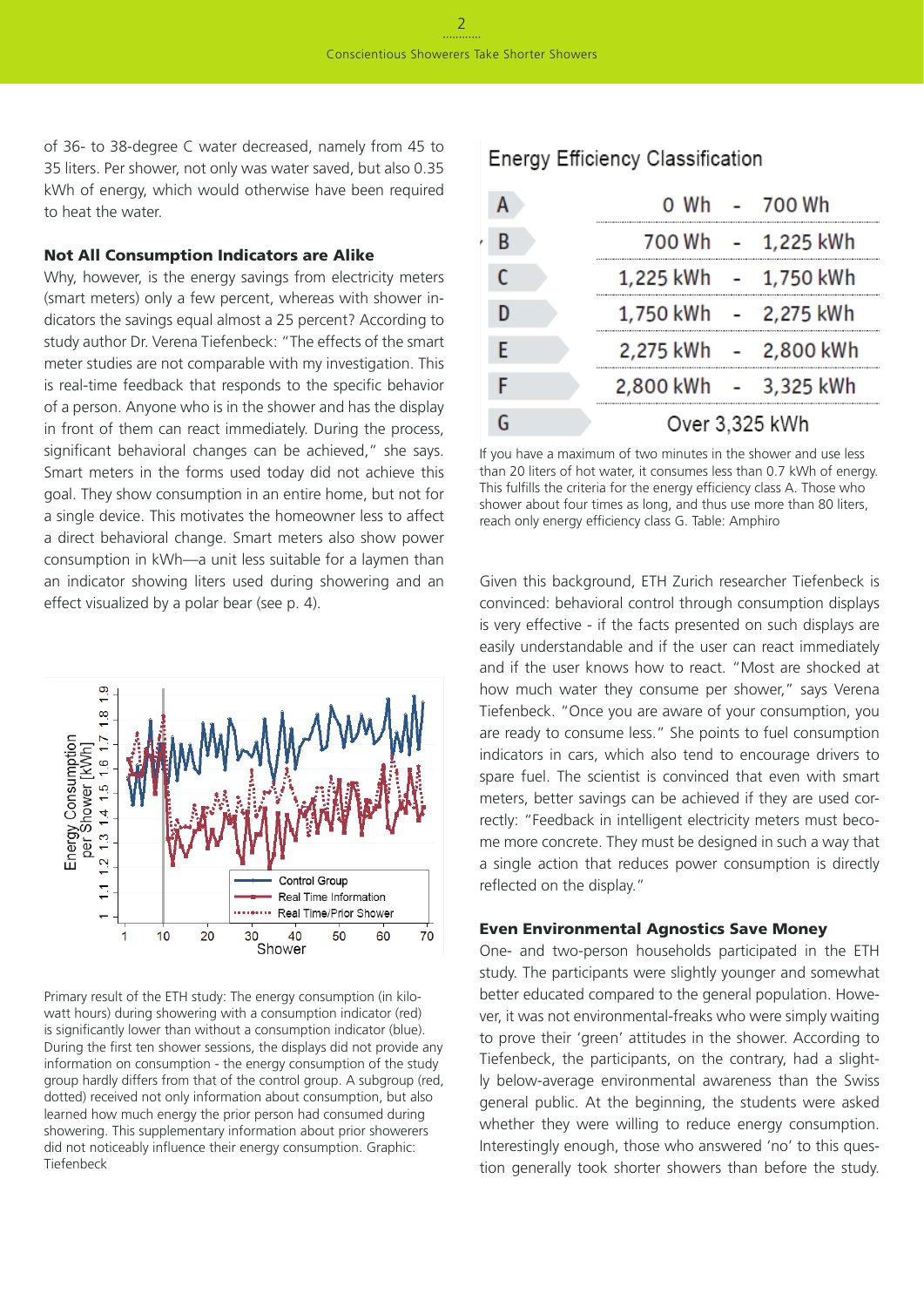Tiefenbeck adds: "Even the environmental agnostics saved, though less than the average."

This amazing result was achieved with a simple device, which was screwed between the end of the shower hose and the shower head. A built-in generator, driven by the flowing water, supplies the current for the indicator. Anyone who is showering can read the water temperature and the amount of water consumed (in liters) on the display. After completion of the shower, the energy consumed (in kilowatt hours /kWh) is displayed. In order to make energy consumption comprehensible to everyone, consumption is also expressed in letters, from A (very low) to G (very high), analogous to the energy efficiency classification system for household appliances. Frugal showerers see a polar bear on the display that can comfortably settle on a large ice floe. After long showers, the polar bear must make do with a small ice floe melted by climate change.

#### Long-Lasting Savings Effect

The savings achieved thanks to the shower indocator are also astonishing because the students were not asked to achieve a specific savings goal. When they saveed, they saved from their own usage. There is, however, an alternative theory: were the students so frugal because they knew they were taking part in a study and wanted to present themselves in the best light—as environmentally-conscious showerers? Another part of the study suggests not, because a third of the households were equipped with a shower indicator that displayed the water temperature, but neither consumption nor consumption reduction. In this control group consumption did not decrease (it even increased slightly).

According to Verena Tiefenbeck, the study could also prove that the savings are not due to the fact that the students wanted present themselves well to the other people living in the same household. To show this, the study group was divided into two subgroups: one subgroup saw only current consumption on the indicator display, the other subgroup could also see the consumption of the previous person. In both subgroups, the reduction in consumption was the same, so peer pressure was not significant. The savings effect observed by Verena Tiefenbeck lasted over the entire study period of two months. The study author deduced that the savings effect will persist over the long term. "According to psychologists, a new behavior becomes practiced behaviour after two months," says Tiefenbeck.



Younger study participants consume significantly more water than the elderly during showers. The ETH study explains that elderly people were educated to be thrifty at a young age. Graphic: Tiefenbeck



The graph shows how much water the students used for a shower before a consumption indicator was installed. Graphic: Tiefenbeck

#### Considerable Savings Potential

Showering is an effective lever in reducing energy consumption: Hot water is the second most important energy eater in the household after heat; the consumption share is 12 to 18%, but in a a passive house the consumption share can reach 45%. Showering uses the largest share. "Hot water has a much greater significance for energy savings than the standby consumption of electrical appliances or lighting," says Verena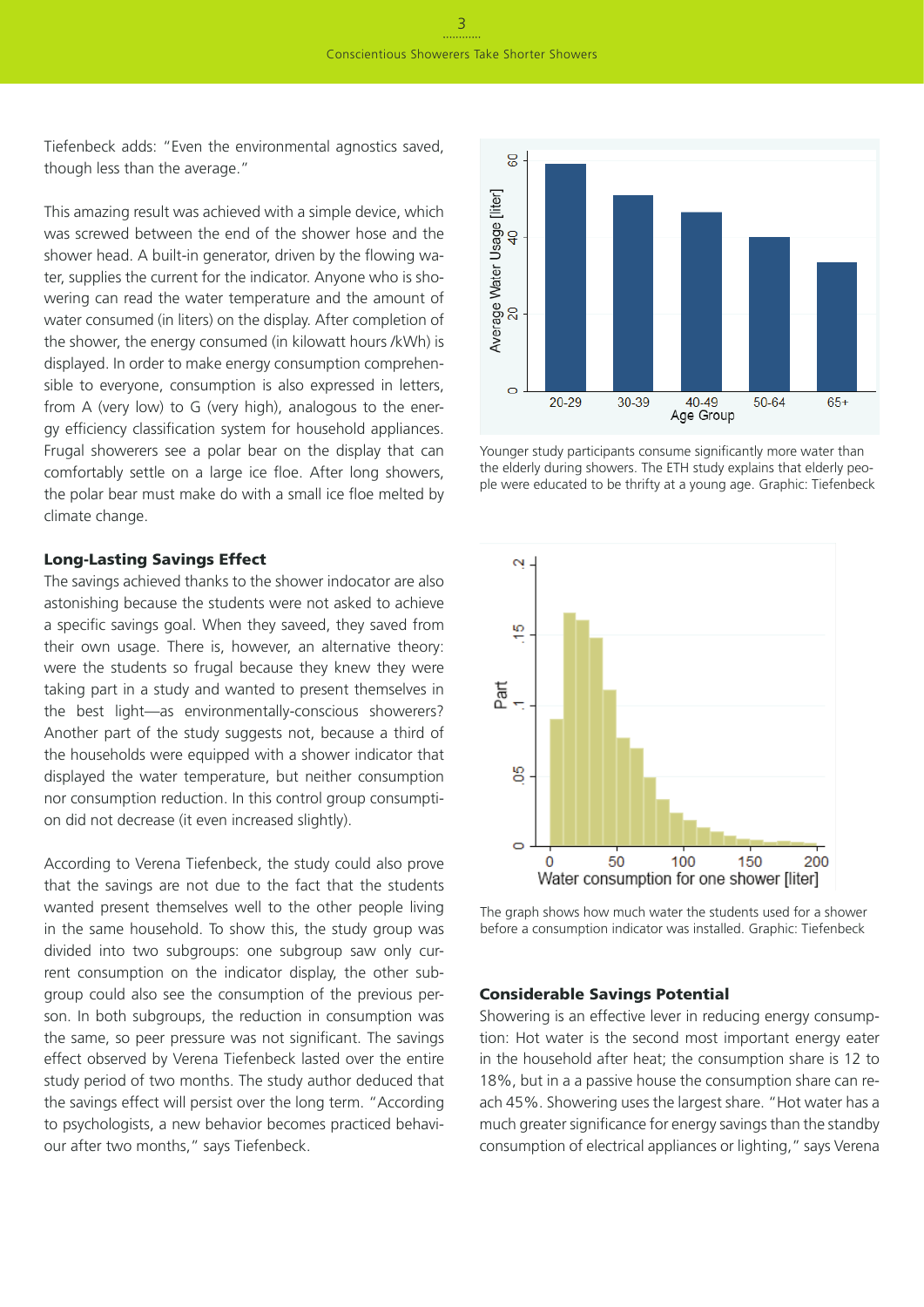Tiefenbeck. Given this context, the ETH researcher advocates a comprehensive introduction of shower indicators. In a two-person household, an average of 8500 l of water and 440 kWh of heat energy can be saved per year, based on the empirical findings of this study. With 10% of Swiss households equipped with shower indicators, 170 GWh of thermal energy could be saved. This corresponds to the amount of energy consumed by 18,400 Swiss citizens in their homes per year.

The ETH study shows that there is an energy saving spotential that can be realized without legal requirements, without active financial incentives, and even without consumption targets set from above (see text box below). Rather, many people are motivated 'from the inside' (intrinsically) to reduce consumption. This is also reflected in the fact that every second participant voluntarily set a personal consumption target within the framework of the study. In addition to this very optimistic finding, the ETH study also contains a note worthy of reflection: the collected data suggest that 20 to 29-year-olds are consuming 2,7 times more energy during showers than the 64-year-olds, likely because the latter group grew up in a culture of thrift. Verena Tiefenbeck: "Our data indicate that within one generation the consumption of resources

## Shower Indicators Want to Conquer Households

The shower indicator display, which Verena Tiefenbeck has investigated in her study, is available on the market. The display is produced by Amphiro AG, a spinoff of ETH Zurich. The company, which was founded in 2009, has set itself the goal of equipping every tenth shower fixture in Switzerland with a shower indicator by 2020. By mid-2016, the company had sold 35,000 shower indicators.

An Amphiroe indicator is currently priced at CHF 80. The purchase price is amoritized within six to eight months thanks to electricity savings, according to manufacturers. The indicator is screwed onto the shower hose or firmly anchored in the shower enclosure.

"Amphiro is addressing a broad spectrum of people interested in the environment and technology," says Thorsten Staake, professor of energy-efficient systems at the University of Bamberg and co-founder of Amphiro AG. Staake has set up the 'Bits to Energy Lab' at the Department of Management, Technology and Economics at ETH Zurich, where the idea for the device was developed. This is also the department in which Dr. Verena Tiefenbeck works as a researcher and in which she carried out her study together with Prof. Lorenz Götte from the University of Lausanne.

To further develop their technology, Amphiro launched a crowdfunding campaign. Through the platform Clickstarter, the company invested a total of 30,000 British pounds with 232 supporters in November and December of 2014 to co-finance a new version of the shower indicator. The new product variant Amphiro b1 enables the transfer of consumption data from the shower via Bluetooth to an Internet-capable device –typically a mobile phone. Amphiro also developed an app. With this, smartphone users can compare consumption values, display



historical consumption, participate in competitions and activate an acoustic signal, which informs users when they exceed a self-chosen water or energy consumption limit. Furthermore, the new product variant makes it possible to compensate for personal energy consumption using "CO<sub>2</sub> credits." The new version of the shower inidcator display was launched in the first quarter of 2016. BV

www.amphiro.com